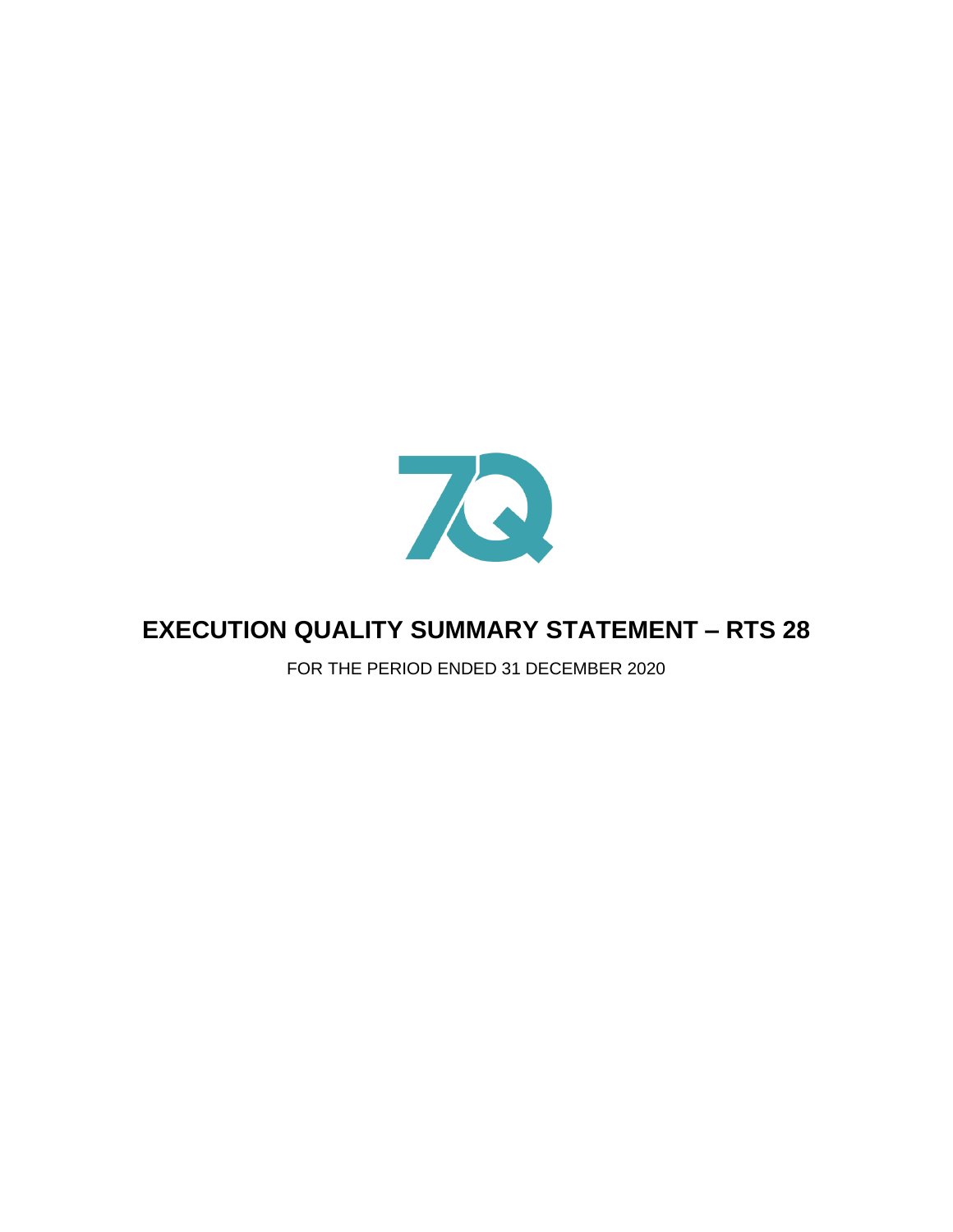# **Introduction**

### **Best Execution**

7Q Financial Services Ltd (the "Company") ensures all sufficient steps to obtain, when executing orders on behalf of clients, the best possible result considering the various execution factors. These execution factors include, among others, the price, total cost, speed & likelihood of execution and settlement, size, nature, or any other consideration relevant to the execution of an order. Nevertheless, where there are specific instructions from clients, the Company shall execute the order following such specific instructions. The Company's Best Execution and Order Handling Policy is duly disclosed on the Company's webpage (www.7qfs.com).

### **Disclosure**

This Execution Quality Summary Statement is pursuant to MiFID II and Regulation EU 2017/576 which require investment firms who execute client orders to summarize and make public on an annual basis, for each class of financial instruments, the top five execution venues in terms of trading volumes, where they executed client orders in the preceding year, and information on the quality of execution obtained.

The following definitions apply:

| (a) Passive order    | : an order entered into the order book that provided liquidity.                                                 |
|----------------------|-----------------------------------------------------------------------------------------------------------------|
| (b) Aggressive order | : an order entered into the order book that took liquidity.                                                     |
| (c) Directed order   | : an order where a specific execution venue was specified by the client<br>prior to the execution of the order. |
| (d) Volume traded    | : total transactions in specific asset (or sub- asset) class by volume (in $\epsilon$ ).                        |
| (e) Orders executed  | : total transactions in specific asset (or sub- asset) class by number.                                         |

There were no securities financing transactions executed within the year ended 2020.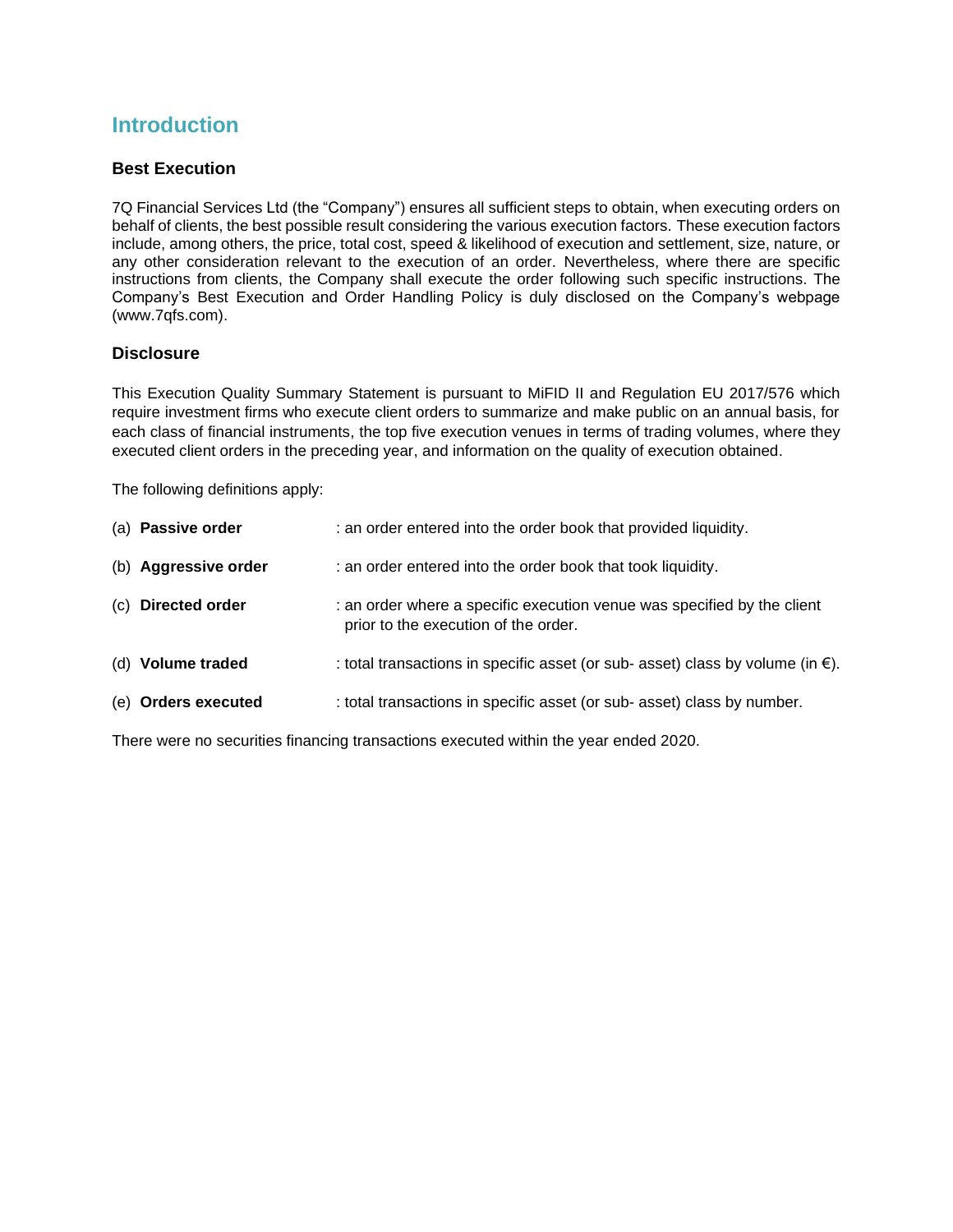# **Execution brokers**

# **Equities – Shares & Depositary Receipts**

# A. Tick size liquidity bands 5 and 6 (from 2 000 trades per day)

## 1. Professional Clients

| Class of Instrument                                                                                                |                                                                             |                                                                               | Equities - Tick size liquidity bands 5 and 6 (from 2 000 trades<br>per day) |                                    |                                  |
|--------------------------------------------------------------------------------------------------------------------|-----------------------------------------------------------------------------|-------------------------------------------------------------------------------|-----------------------------------------------------------------------------|------------------------------------|----------------------------------|
| Notification if <1 average trade per business day in the<br>previous year                                          |                                                                             |                                                                               | <b>No</b>                                                                   |                                    |                                  |
| Top five execution<br>brokers ranked in<br>terms of trading<br>volumes<br>(descending<br>order)                    | Proportion of<br>volume traded as<br>a percentage of<br>total in that class | Proportion of<br>orders executed<br>as a percentage of<br>total in that class | Percentage of<br>passive orders                                             | Percentage of<br>aggressive orders | Percentage of<br>directed orders |
| <b>Global Capital</b><br>Securities and<br><b>Financial Services</b><br>Limited (LEI:<br>213800SXNF1HR<br>W6WZZ04) | 76.96%                                                                      | 90.00%                                                                        | N/A                                                                         | 100%                               | 0%                               |
| Tradition<br>Securities and<br>Futures (LEI:<br>969500ULC0Y1IG<br>0A4O72)                                          | 23.04%                                                                      | 10.00%                                                                        | N/A                                                                         | 100%                               | 0%                               |

# 2. Retail Clients

| Class of Instrument                                                                                    |                                                                             |                                                                               | Equities - Tick size liquidity bands 5 and 6 (from 2 000 trades<br>per day) |                                    |                                  |
|--------------------------------------------------------------------------------------------------------|-----------------------------------------------------------------------------|-------------------------------------------------------------------------------|-----------------------------------------------------------------------------|------------------------------------|----------------------------------|
| Notification if <1 average trade per business day in the<br>previous year                              |                                                                             |                                                                               | <b>No</b>                                                                   |                                    |                                  |
| Top five execution<br>brokers ranked in<br>terms of trading<br>volumes<br>(descending<br>order)        | Proportion of<br>volume traded as<br>a percentage of<br>total in that class | Proportion of<br>orders executed<br>as a percentage of<br>total in that class | Percentage of<br>passive orders                                             | Percentage of<br>aggressive orders | Percentage of<br>directed orders |
| Tradition<br>Securities and<br>Futures (LEI:<br>969500ULC0Y1IG<br>0A4O72)                              | 46.21%                                                                      | 3.18%                                                                         | N/A                                                                         | 100%                               | N/A                              |
| SWISSQUOTE<br><b>FINANCIAL</b><br><b>SERVICES</b><br>(MALTA) LTD<br>(LEI:<br>213800DV8T188H<br>XYWD21) | 41.46%                                                                      | 74.52%                                                                        | N/A                                                                         | 100%                               | N/A                              |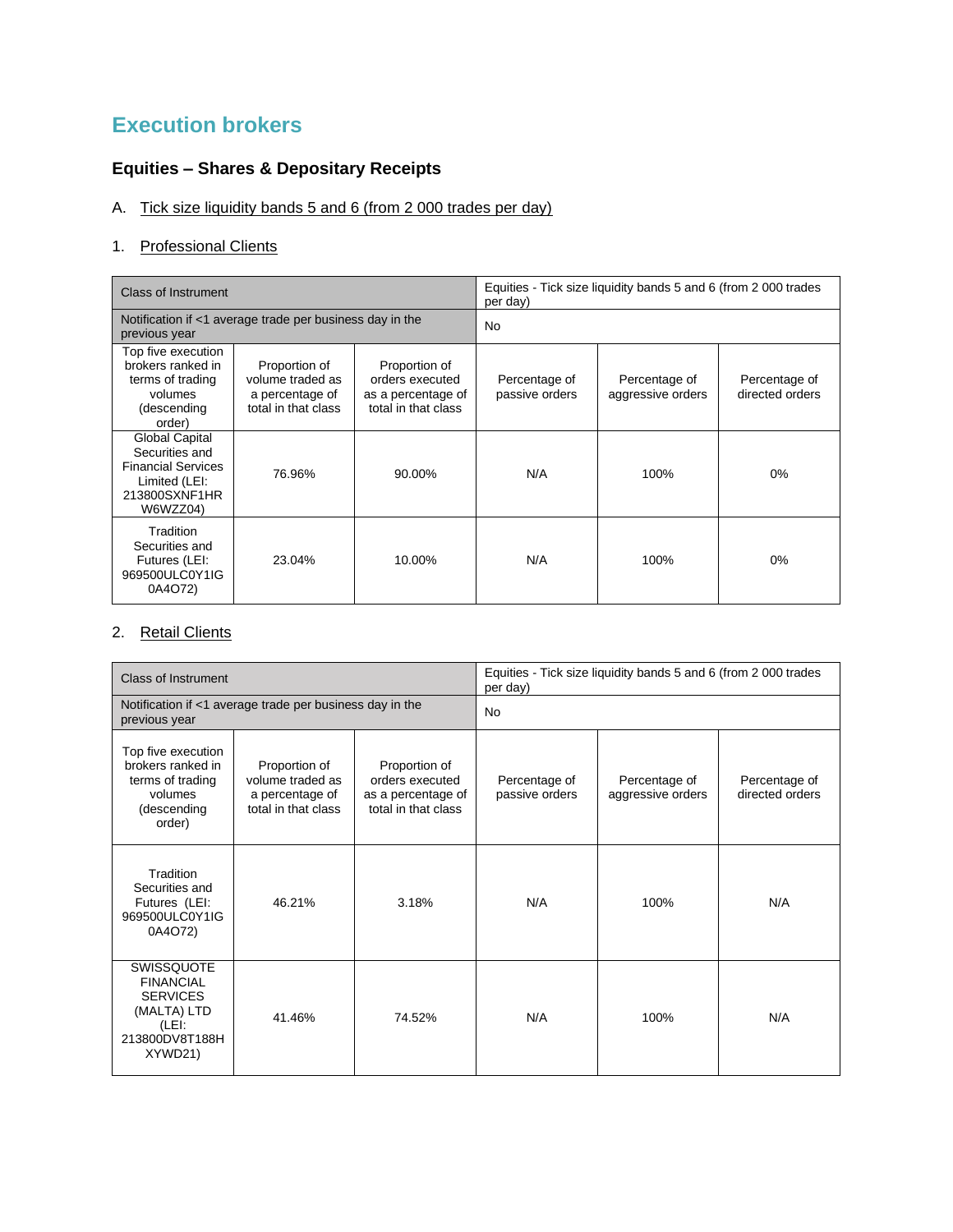| <b>AstroBank Limited</b><br>(LEI:<br>549300VB6UM9T<br>UOCYW67)                                             | 10.05% | 15.92% | N/A | 100% | N/A |
|------------------------------------------------------------------------------------------------------------|--------|--------|-----|------|-----|
| Global Capital<br>Securities and<br><b>Financial Services</b><br>Limited (LEI:<br>213800SXNF1HR<br>W6WZZ04 | 2.28%  | 6.37%  | N/A | 100% | N/A |

## B. Tick size liquidity band 1 and 2 (from 0 to 79 trades per day)

## 1. Professional Clients

| Class of Instrument                                                                                                |                                                                             |                                                                               | Equities - Tick size liquidity bands 3 and 4 (from 0 to 79 trades<br>per day) |                                    |                                  |
|--------------------------------------------------------------------------------------------------------------------|-----------------------------------------------------------------------------|-------------------------------------------------------------------------------|-------------------------------------------------------------------------------|------------------------------------|----------------------------------|
| Notification if <1 average trade per business day in the<br>previous year                                          |                                                                             |                                                                               | <b>No</b>                                                                     |                                    |                                  |
| Top five execution<br>brokers ranked in<br>terms of trading<br>volumes<br>(descending<br>order)                    | Proportion of<br>volume traded as<br>a percentage of<br>total in that class | Proportion of<br>orders executed<br>as a percentage of<br>total in that class | Percentage of<br>passive orders                                               | Percentage of<br>aggressive orders | Percentage of<br>directed orders |
| <b>Global Capital</b><br>Securities and<br><b>Financial Services</b><br>Limited (LEI:<br>213800SXNF1HR<br>W6WZZ04) | 76.36%                                                                      | 93.93%                                                                        | N/A                                                                           | 100%                               | N/A                              |
| Intercapital<br>Markets (LEI:<br>549300MWSEJVH<br>QAMN503)                                                         | 22.86%                                                                      | 4.45%                                                                         | N/A                                                                           | 100%                               | N/A                              |
| Eurobank Cyprus<br>Ltd<br>(LEI:<br>5493004KSNEM4<br>U7L8714)                                                       | 0.49%                                                                       | 1.21%                                                                         | N/A                                                                           | 100%                               | N/A                              |
| <b>Hellenic Bank</b><br><b>Public Company</b><br>Limited<br>(LEI:<br>CXUHEGU3MAD<br>Z2CEV7C11)                     | 0.28%                                                                       | 0.40%                                                                         | N/A                                                                           | 100%                               | N/A                              |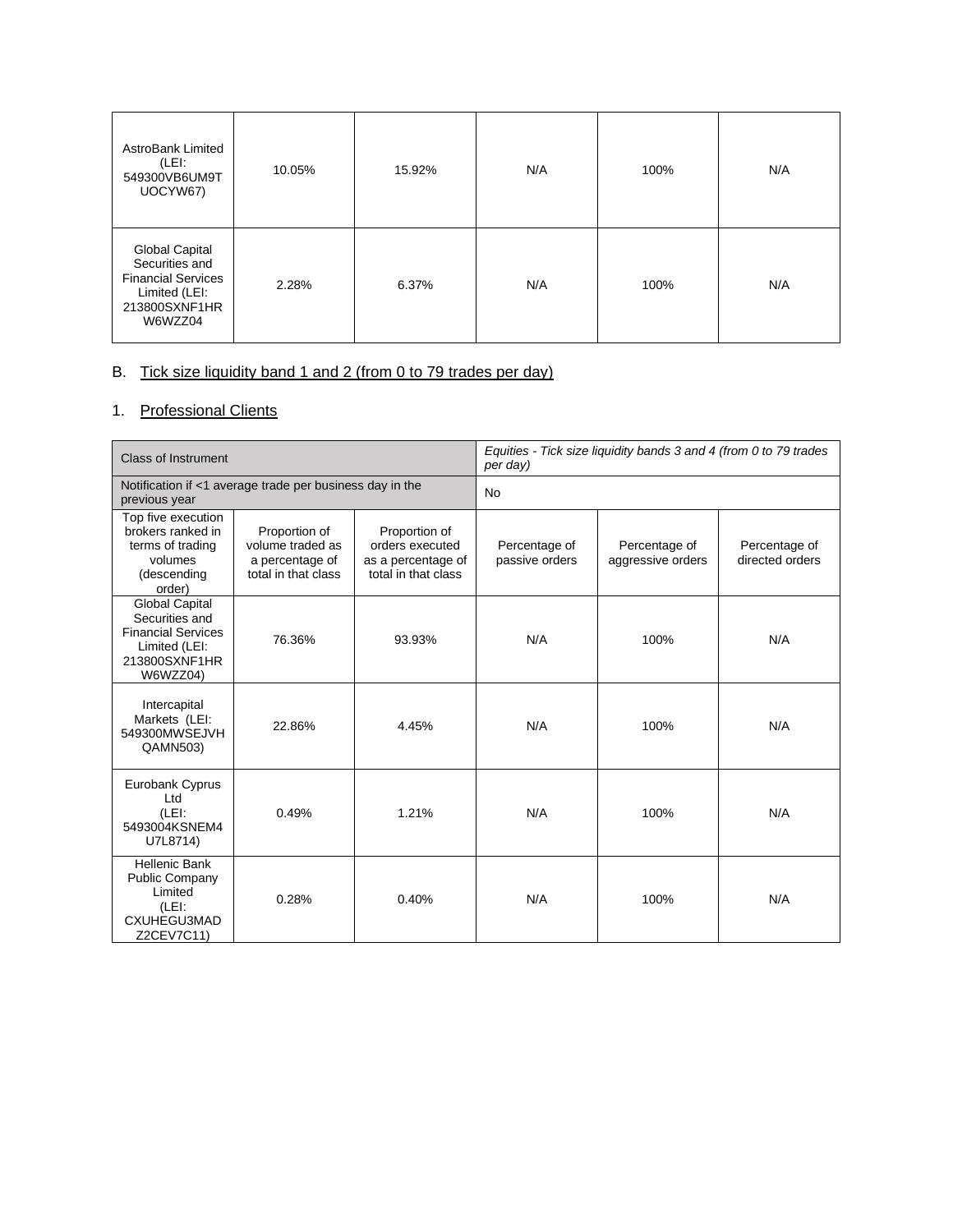## 2. Retail Clients

| <b>Class of Instrument</b>                                                                                         |                                                                             |                                                                               | Equities - Tick size liquidity bands 3 and 4 (from 0 to 79 trades<br>per day) |                                    |                                  |  |
|--------------------------------------------------------------------------------------------------------------------|-----------------------------------------------------------------------------|-------------------------------------------------------------------------------|-------------------------------------------------------------------------------|------------------------------------|----------------------------------|--|
| Notification if <1 average trade per business day in the<br>previous year                                          |                                                                             |                                                                               | <b>No</b>                                                                     |                                    |                                  |  |
| Top five execution<br>brokers ranked in<br>terms of trading<br>volumes<br>(descending<br>order)                    | Proportion of<br>volume traded as<br>a percentage of<br>total in that class | Proportion of<br>orders executed<br>as a percentage of<br>total in that class | Percentage of<br>passive orders                                               | Percentage of<br>aggressive orders | Percentage of<br>directed orders |  |
| <b>Global Capital</b><br>Securities and<br><b>Financial Services</b><br>Limited (LEI:<br>213800SXNF1HR<br>W6WZZ04) | 82.71%                                                                      | 69.70%                                                                        | N/A                                                                           | 100%                               | N/A                              |  |
| <b>SWISSQUOTE</b><br><b>FINANCIAL</b><br><b>SERVICES</b><br>(MALTA) LTD<br>(LEI:<br>213800DV8T188H<br>XYWD21)      | 17.29%                                                                      | 30.30%                                                                        | N/A                                                                           | 100%                               | N/A                              |  |

## **Debt Instruments**

## 1. Professional Clients

| <b>Class of Instrument</b>                                                                        |                                                                             |                                                                               | Fixed Income                    |                                    |                                  |
|---------------------------------------------------------------------------------------------------|-----------------------------------------------------------------------------|-------------------------------------------------------------------------------|---------------------------------|------------------------------------|----------------------------------|
| Notification if <1 average trade per business day in the<br>previous year                         |                                                                             |                                                                               | <b>No</b>                       |                                    |                                  |
| Top five execution<br>brokers ranked in<br>terms of trading<br>volumes<br>(descending<br>order)   | Proportion of<br>volume traded as<br>a percentage of<br>total in that class | Proportion of<br>orders executed<br>as a percentage of<br>total in that class | Percentage of<br>passive orders | Percentage of<br>aggressive orders | Percentage of<br>directed orders |
| Banca Zarattini &<br>Co. SA (LEI:<br>213800INM3OFH<br>F9QS122)                                    | 48.82%                                                                      | 50.75%                                                                        | 100%                            | N/A                                | 0%                               |
| <b>Athlos Capital</b><br>Investment<br>Services Limited<br>$(LEI)$ :<br>254900KH6PO0O<br>17YI150) | 26.03%                                                                      | 28.14%                                                                        | 100%                            | N/A                                | 0%                               |
| <b>AstroBank Limited</b><br>$(LEI)$ :<br>549300VB6UM9T<br>UOCYW67)                                | 15.12%                                                                      | 10.55%                                                                        | 100%                            | N/A                                | 0%                               |
| Tradition<br>Securities and<br>Futures (LEI:<br>969500ULC0Y1IG<br>0A4O72)                         | 10.02%                                                                      | 10.05%                                                                        | 100%                            | N/A                                | 0%                               |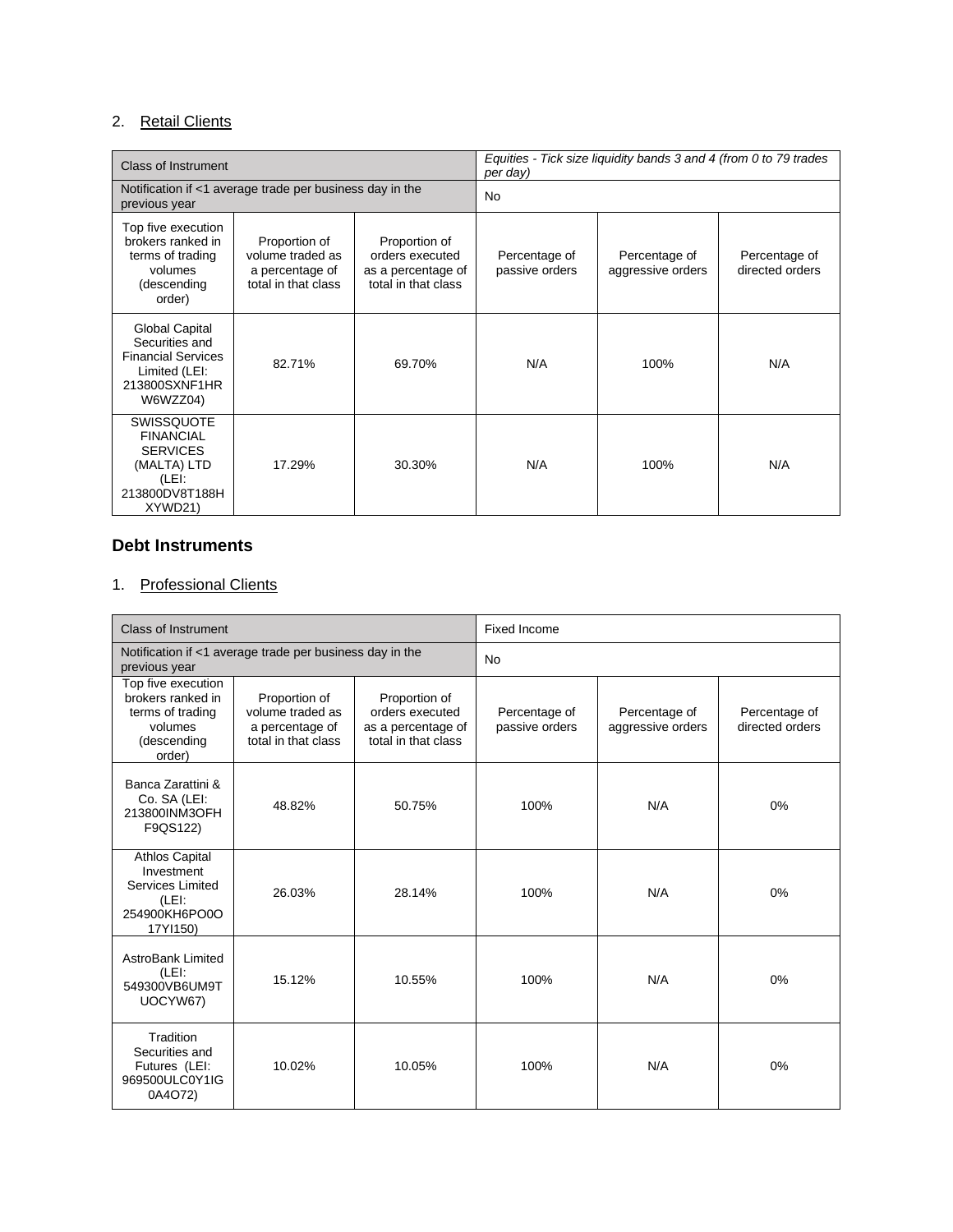## 2. Retail Clients

| <b>Class of Instrument</b>                                                                      |                                                                             |                                                                               | Fixed Income                    |                                    |                                  |
|-------------------------------------------------------------------------------------------------|-----------------------------------------------------------------------------|-------------------------------------------------------------------------------|---------------------------------|------------------------------------|----------------------------------|
| Notification if <1 average trade per business day in the<br>previous year                       |                                                                             |                                                                               | <b>No</b>                       |                                    |                                  |
| Top five execution<br>brokers ranked in<br>terms of trading<br>volumes<br>(descending<br>order) | Proportion of<br>volume traded as<br>a percentage of<br>total in that class | Proportion of<br>orders executed<br>as a percentage of<br>total in that class | Percentage of<br>passive orders | Percentage of<br>aggressive orders | Percentage of<br>directed orders |
| Banca Zarrattini &<br>Co. SA (LEI:<br>213800INM3OFH<br>F9QS122)                                 | 67.19%                                                                      | 66.67%                                                                        | 100%                            | N/A                                | 0%                               |
| <b>Athlos Capital</b><br>Investment<br>Services Limited<br>(LEI:<br>254900KH6PO0O<br>17YI150)   | 25.35%                                                                      | 25.00%                                                                        | 100%                            | N/A                                | $0\%$                            |
| AstroBank Limited<br>(LEI:<br>549300VB6UM9T<br>UOCYW67)                                         | 7.46%                                                                       | 8.33%                                                                         | 100%                            | N/A                                | 0%                               |

# **Exchange Traded Products**

# 1. Professional Clients

| <b>Class of Instrument</b>                                                                      |                                                                             |                                                                               | <b>Exchange Traded Funds</b>    |                                    |                                  |
|-------------------------------------------------------------------------------------------------|-----------------------------------------------------------------------------|-------------------------------------------------------------------------------|---------------------------------|------------------------------------|----------------------------------|
| Notification if <1 average trade per business day in the<br>previous year                       |                                                                             |                                                                               | <b>No</b>                       |                                    |                                  |
| Top five execution<br>brokers ranked in<br>terms of trading<br>volumes<br>(descending<br>order) | Proportion of<br>volume traded as<br>a percentage of<br>total in that class | Proportion of<br>orders executed<br>as a percentage of<br>total in that class | Percentage of<br>passive orders | Percentage of<br>aggressive orders | Percentage of<br>directed orders |
| Tradition<br>Securities and<br>Futures (LEI:<br>969500ULC0Y1IG<br>0A4O72)                       | 35.32%                                                                      | 92.31%                                                                        | N/A                             | 100%                               | 0%                               |
| Intercapital<br>Markets (LEI:<br>549300MWSEJVH<br>QAMN503)                                      | 35.59%                                                                      | 2.26%                                                                         | N/A                             | 100%                               | 0%                               |
| Eurobank Cyprus<br>Ltd<br>(LEI:<br>5493004KSNEM4<br>U7L8714)                                    | 32.09%                                                                      | 5.43%                                                                         | N/A                             | 100%                               | 0%                               |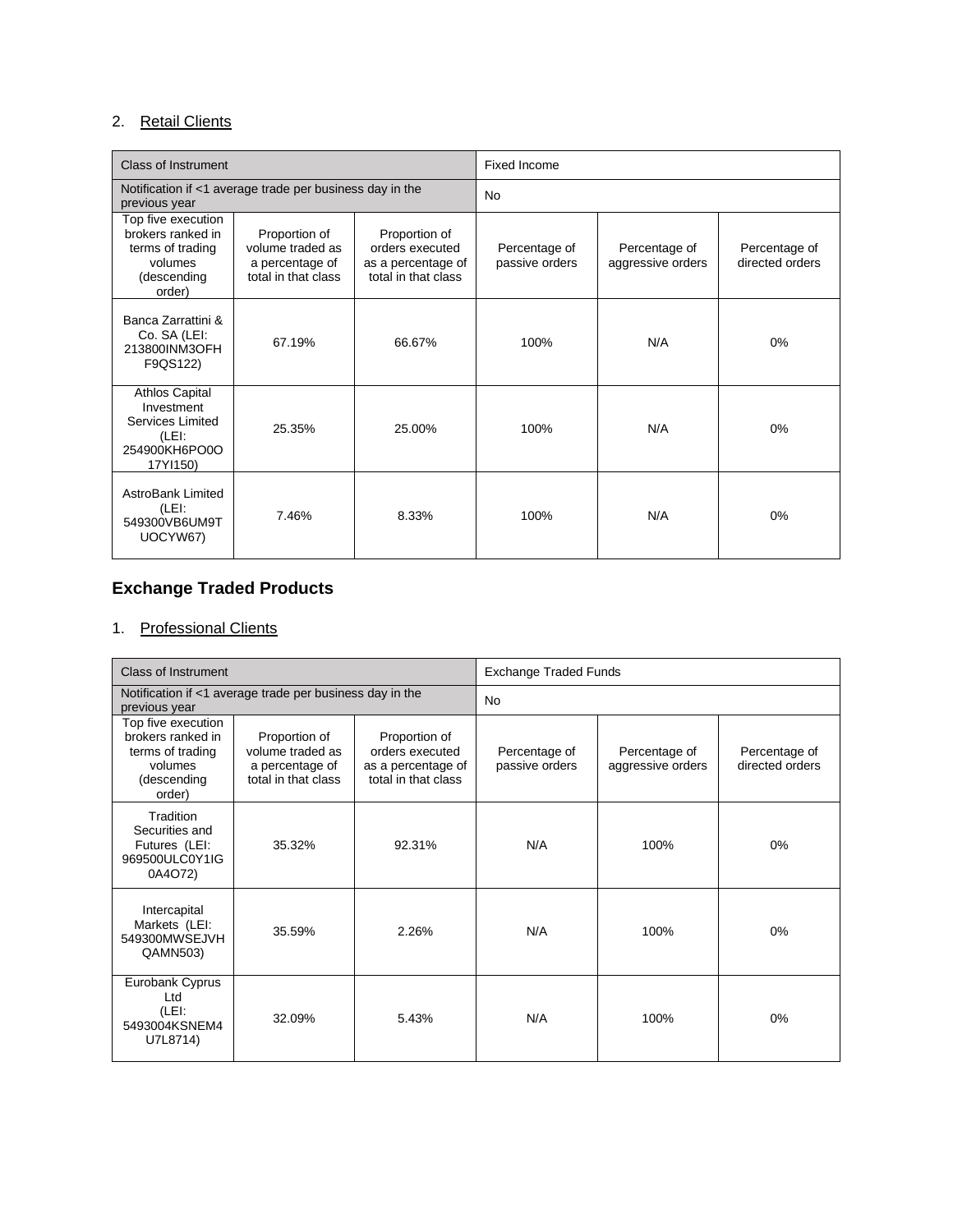#### 2. Retail Clients

| <b>Class of Instrument</b>                                                                                                                                                                                                                                      |      |                                 | <b>Exchange Traded Funds</b>       |                                  |       |
|-----------------------------------------------------------------------------------------------------------------------------------------------------------------------------------------------------------------------------------------------------------------|------|---------------------------------|------------------------------------|----------------------------------|-------|
| Notification if <1 average trade per business day in the<br>previous year                                                                                                                                                                                       |      |                                 | <b>No</b>                          |                                  |       |
| Top five execution<br>brokers ranked in<br>Proportion of<br>Proportion of<br>volume traded as<br>orders executed<br>terms of trading<br>as a percentage of<br>volumes<br>a percentage of<br>total in that class<br>total in that class<br>(descending<br>order) |      | Percentage of<br>passive orders | Percentage of<br>aggressive orders | Percentage of<br>directed orders |       |
| Tradition<br>Securities and<br>Futures (LEI:<br>969500ULC0Y1IG<br>0A4O72)                                                                                                                                                                                       | 100% | 100%                            | N/A                                | 100%                             | $0\%$ |

# **Summary and Conclusions**

#### **Conflicts of Interest**

There were no close links, conflicts of interest and common ownerships with respect to any execution brokers used to execute orders on behalf of clients placed within the year ended 31 December 2020.

#### **Specific arrangements**

There were no specific arrangements with any execution brokers regarding payments made or received, discounts, rebates or non-monetary benefits received. Quality of execution received in terms of cost was not affected by any arrangements made with the execution brokers.

#### **Changes in execution brokers**

There were no changes in the year under review. The Company's approved list of execution brokers is listed in the Company's Best Execution and Order Handling Policy.

#### **Order execution considerations**

The Company ensures all sufficient steps to obtain, when executing orders on behalf of clients, the best possible result considering certain execution factors, as detailed in the Company's Best Execution and Order Handling Policy.

The criteria used by the Company to define the relative importance of each of the execution factors are as follows:

- a) The characteristics of the client including the categorisation of the client as retail or professional;
- b) The characteristics of the client's order;
- c) The characteristics of financial instruments that are the subject of that order; and
- d) The characteristics of the execution brokers to which the order can be directed.

Especially where the Company executes an order on behalf of a retail client, the best possible result shall be determined in terms of the total consideration, representing the price of the financial instrument and the costs relating to execution, which shall include all expenses incurred by the client which are directly relating